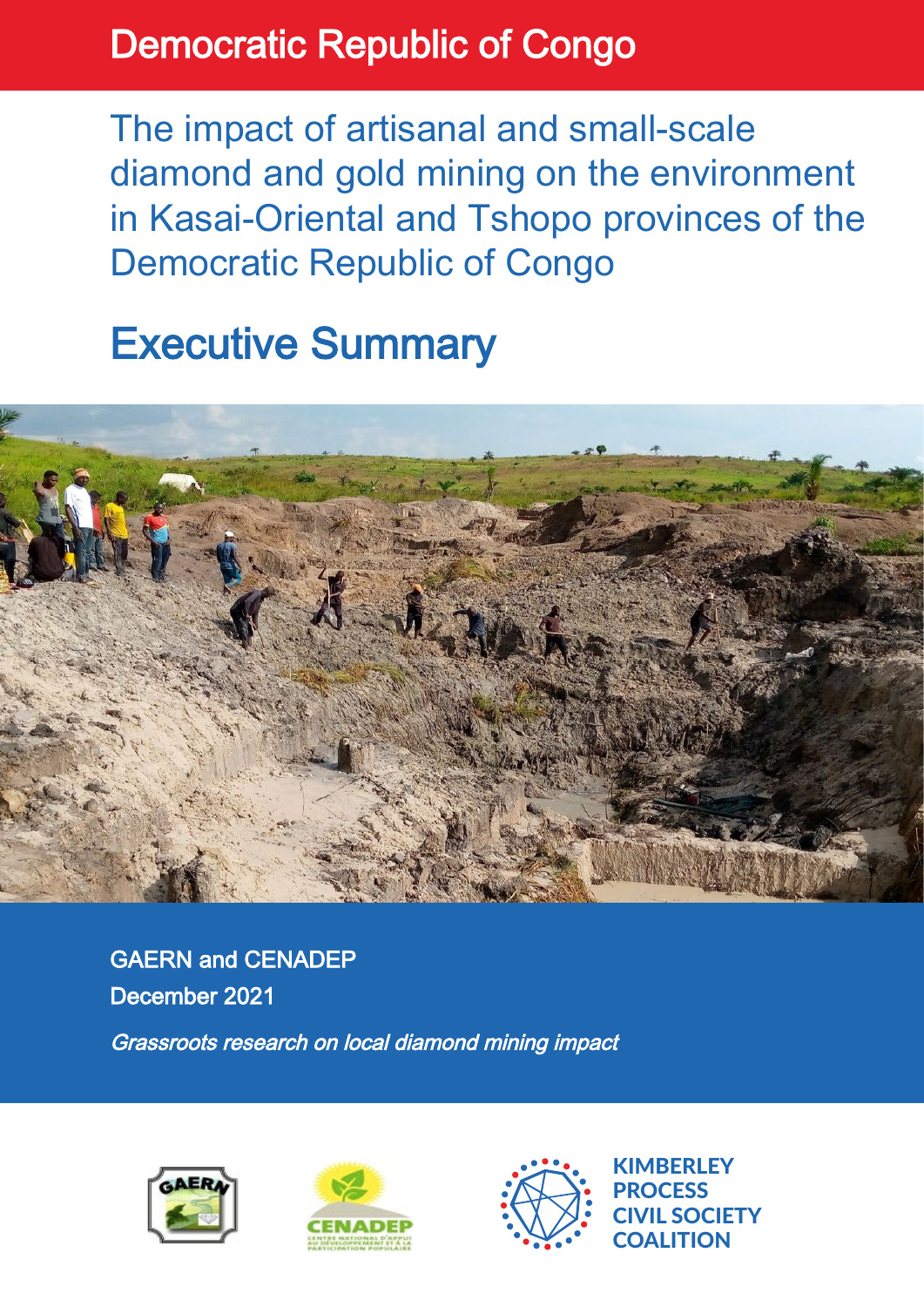### **Executive Summary**

The study was conducted in the provinces of Kasai-Oriental and Tshopo in the Democratic Republic of Congo, two provinces where gold and diamond mining play an important role in the local economy and constitute an important source of income for local communities. This grassroots research aims to assess the environmental impact of artisanal and small-scale diamond and gold mining in the adjacent communities in the territories of Bafwansende and Banalia (Tshopo province) and in the territories of Lupatapata, Miabi and Katanda (Kasai-Oriental province).

To achieve this objective the study addresses the following three questions:

- What is the nature of artisanal and small-scale diamond and gold mining in Kasai-Oriental and Tshopo provinces?
- What is the impact of artisanal and small-scale diamond and gold mining on the environment in mining areas?
- What are the potential measures to address the problems of sustainable environmental management in artisanal and small-scale diamond and gold mining?

### Key findings

Various environmental impacts have been observed, including water pollution, deforestation, and soil degradation. The study highlights that more than 60% of respondents recognise that soil degradation is the biggest consequence of artisanal and small-scale diamond and gold mining in the community. This degradation renders the soil unusable for hunting or agriculture activities. It is therefore very important to initiate actions to raise the awareness of all local communities, all artisanal gold and diamond miners and all actors involved in this sector on the protection of the environment through the sustainable management of mining areas.

#### Recommendations

Based on the results of their study, GAERN and CENADEP recommend:

- To the special services of the Ministries of Mines and Environment of the Congolese state, to:
- 1. Enforce the rules and laws governing the mining sector in artisanal and small-scale gold and diamond mining.
- 2. Define and implement environmental protection regulations.
- 3. Strengthen and/or support SAEMAPE, in particular by providing it with all possible means to enable it to carry out its work of supporting and supervising artisanal miners in the exercise of their activities, and also to increase the number of agents in this institution to be able to cover all mining sites.
- 4. Carry out periodic and ad hoc environmental inspections of artisanal mining sites and verify their compliance with mining environmental protection obligations.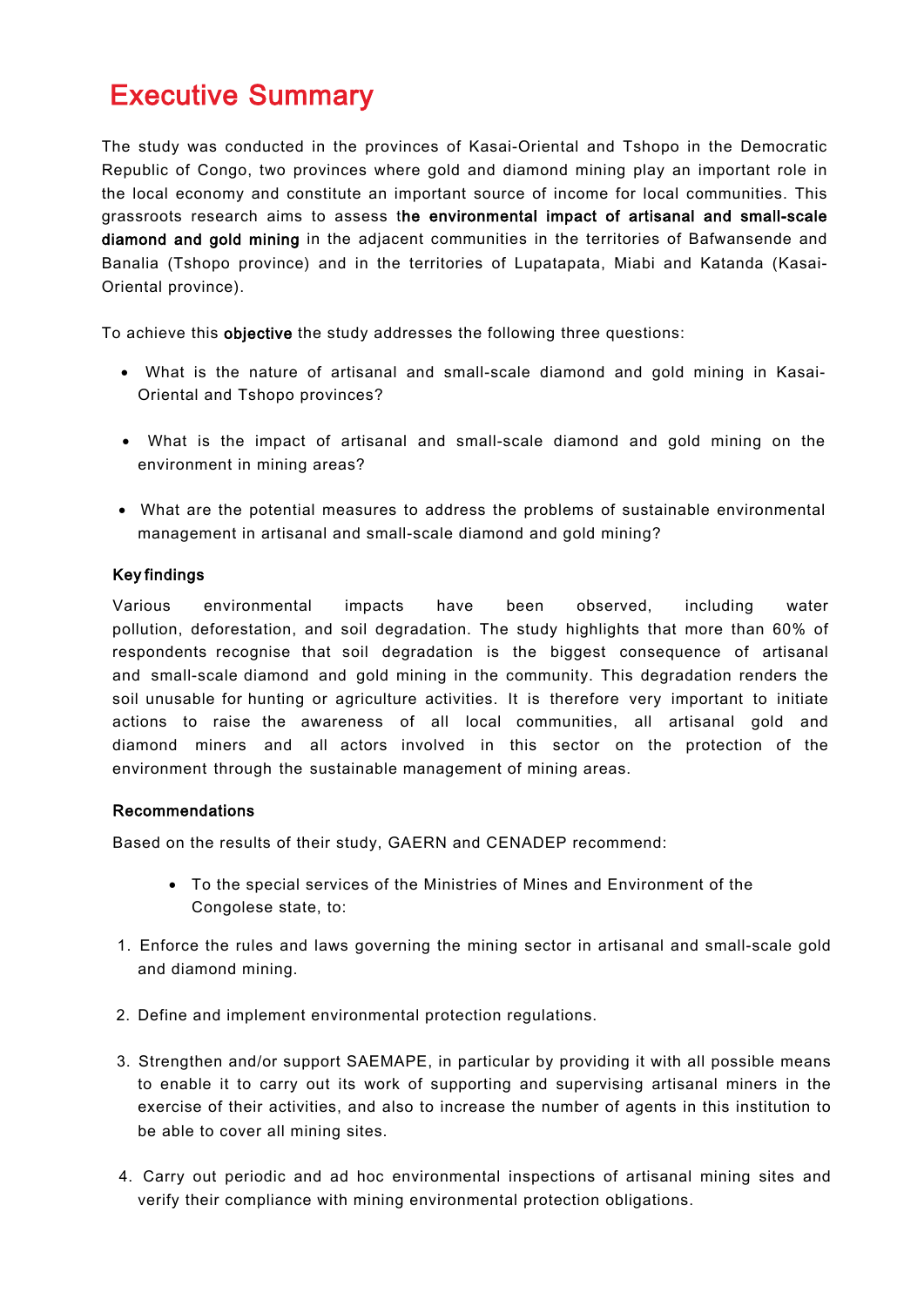- To artisanal miners, to:
- 1. Respect the laws and rules that govern the mining sector in terms of the management of the mining environment.
- 2. Respect the perimeters where they are allowed to freely exploit diamond and gold.
- 3. Buy diggers' cards (cartes des creseurs)
- 4. Stop using explosives and mercury in Artisanal Mining Zones (ZEAs, in French Zones d'Exploitation Artisanale) and avoid cutting down trees in the sites and rehabilitate each portion of the ZEAs when mining has stopped there.
	- To Civil Society Organisations, to:
- 5. Organise training and awareness sessions for artisanal miners on mining methods.
- 6. Intensify campaigns to popularise the legal texts governing the mining sector.
- 7. Organise training for artisanal miners on the sustainable management of mining areas.